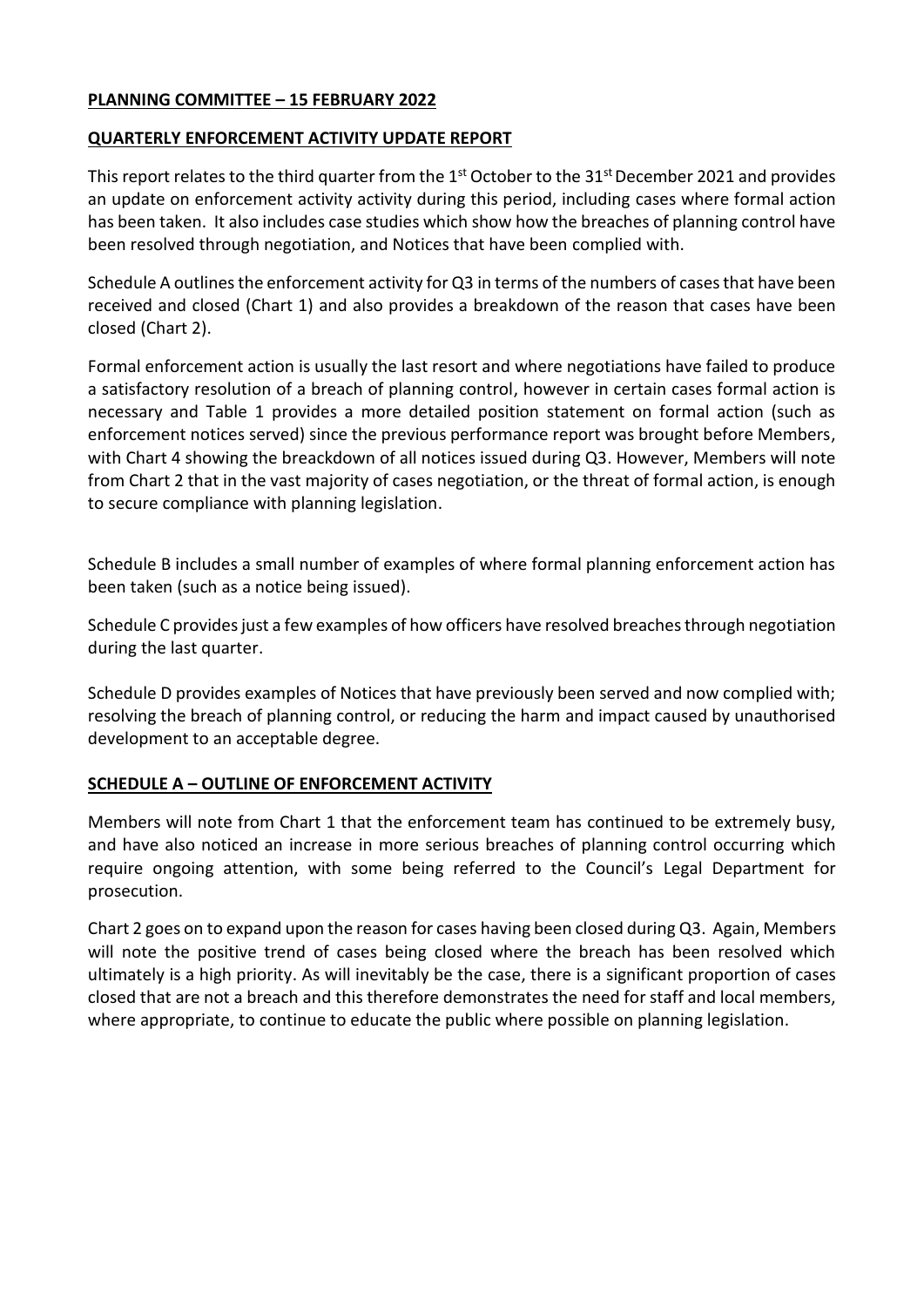





# **Chart 2 – Reason that enforcement cases have been closed during Q3 of 2021/2022**

In addition Members will be aware that in September 2020 the Planning Enforcement Plan (PEP) was adopted. As well as setting out how the enforcement service will operate and what Members and the public can expect from the service, the PEP also put in place a system of case prioritisation which emcompassed targets for initial investigations to take place.

Members will note from Chart 3 that despite the consistently high number of enforcement cases being dealt with, the team has continued to operate at an extremely high level of compliance with the targets set within the PEP (98.8%). The team is committed to reaching 100% compliance in future periods.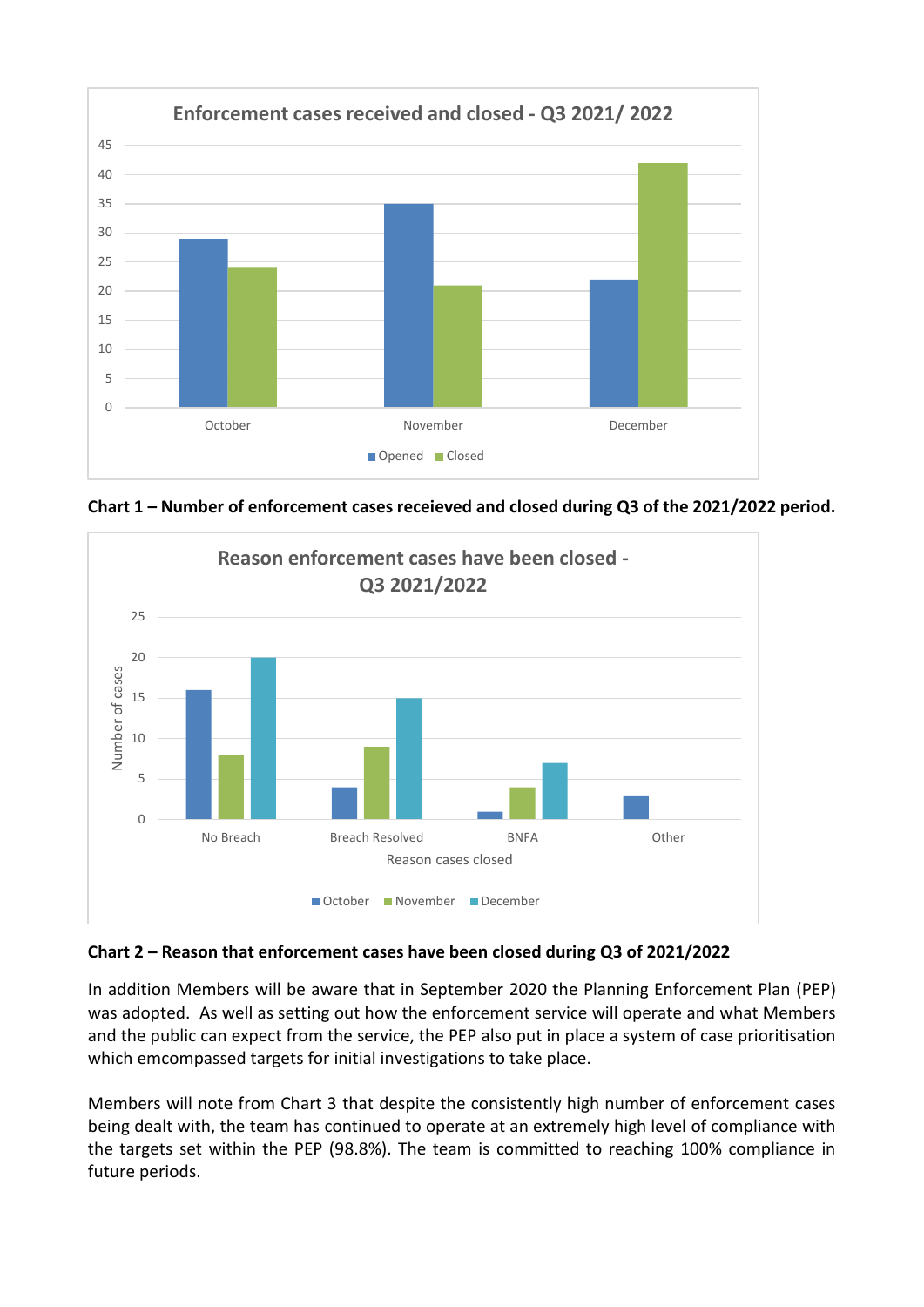

**Chart 3 – Response to enforcment cases opened during Q3 of 2021/2022**

# **Outcomes in Quarter 3**

|                              | October                       | <b>November</b>   | <b>December</b>                                                                   | <b>Total</b>   |
|------------------------------|-------------------------------|-------------------|-----------------------------------------------------------------------------------|----------------|
| <b>Notices Issued</b>        | 0                             | 1<br>20/00045/ENF | 1<br>21/00404/ENFB                                                                | $\overline{2}$ |
| <b>Notices Complied With</b> | 0                             | 21/00008/ENFB     | $\overline{4}$<br>20/00393/ENFB<br>17/00437/ENF<br>20/00367/ENFB<br>20/00393/ENFB | 5              |
| <b>Appeal Lodged</b>         | $\mathbf{1}$<br>21/00145/ENFB | $\mathbf 0$       | 0                                                                                 | $\mathbf{1}$   |
| <b>Appeal Determined</b>     | $\pmb{0}$                     | $\mathbf 0$       | 1<br>20/00411/ENFC                                                                | 1              |

**Table 1 – Details of planning enforcement notices issued and complied with during Q3 of 2021/2022.** Also included are details of appeals relating to enforcement notices.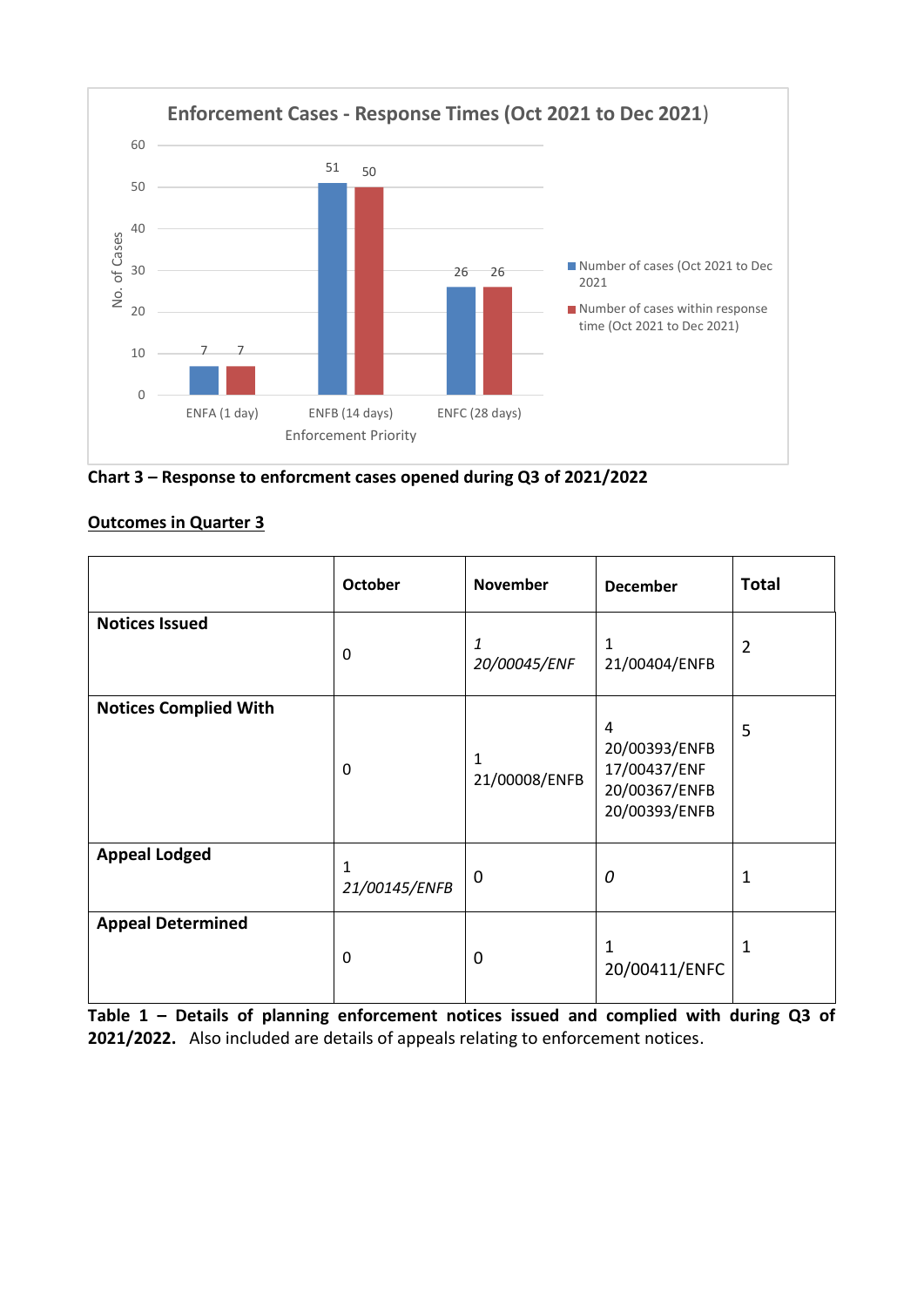

# **Chart 4 - Breackdown of all notices issued during Q3 of 2021/2022**

#### **SCHEDULE B. FORMAL ACTION TAKEN**

#### **Enforcement Ref: 20/00045/ENF**

**Site Address**: Old Hall Farm, Greaves Lane, Edingley

**Alleged Breach**: Excavation of a Reservoir

**Date Received**: February 2020

**Action To Date**: Enforcement Notice issued November 2021

#### **Background:**

As part of a wider investigation and enforcement action into a number of issues at this site, Officers were made aware that a large irrigation reservoir had been excavated without planning permission. A retrospective application was submitted (21/01114/FUL) but refused on account of the applicant having failed to demonstrate or justify its need, scale or structural stability. The Enforcement Notice was issued in conjunction with the refusal and requires the reversal of the works to return the land to its former condition.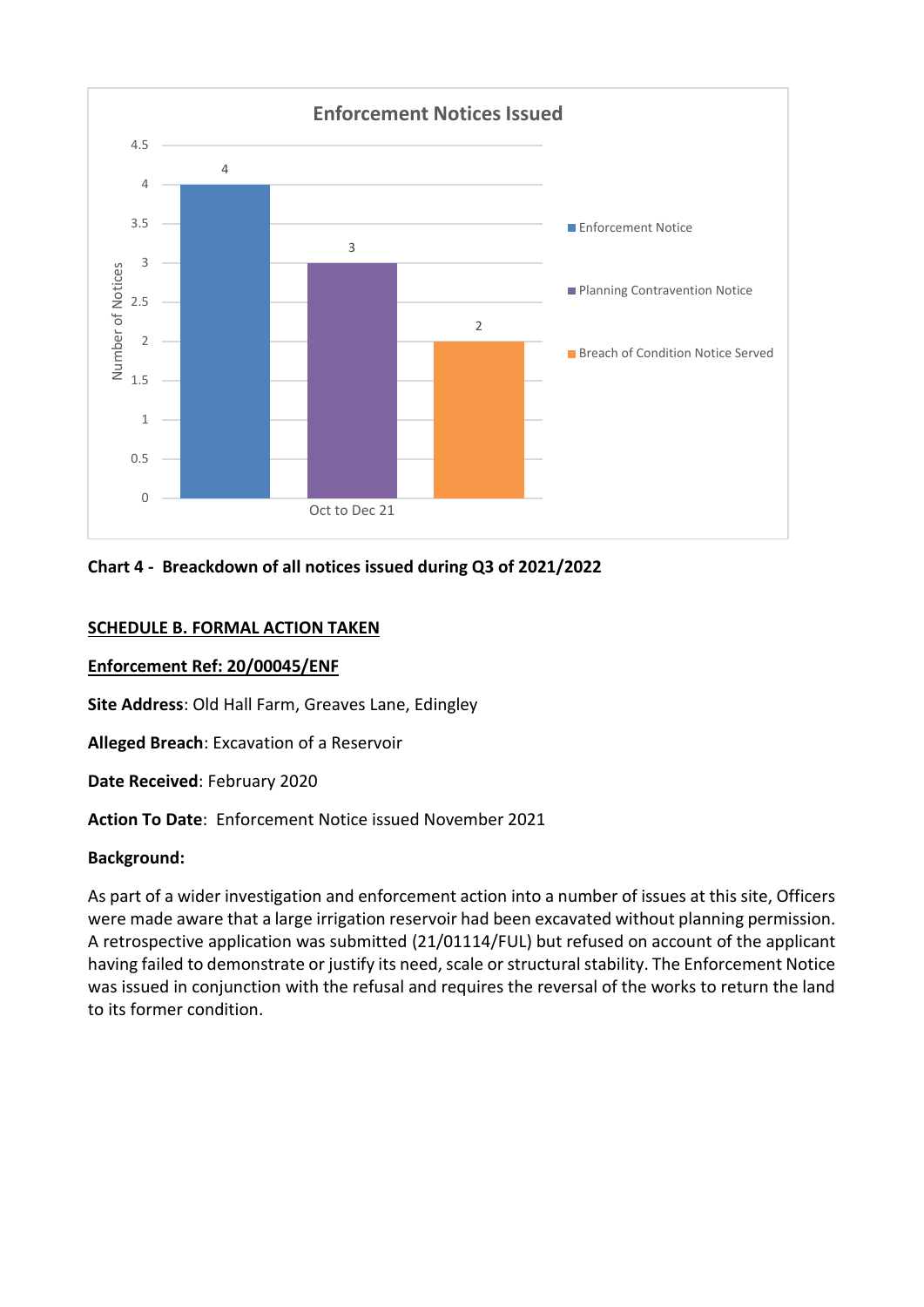

# **Enforcement Ref: 21/00404/ENFB**

**Site Address:** Greater Fernwood, Fernwood

**Date Received:** November 2021

**Action To Date:** Breach of Condition Notice Served December 2021

**Background:** The Local Planning Authority has received numerous complaints regarding the untidy condition of roads surrounding the large expansion of Fernwood, approved under application reference 14/00465/OUTM. As part of the planning permission, conditions were imposed which requires the proper maintenance of the construction site and surrounding roads through wheel washing and road sweeping, particularly during the winter season.

Site inspections have repeatedly found the surrounding roads to be in an unacceptable condition and that wheel washing facilities were either not in place or insufficiently used.

A Breach of Condition Notice has been issued which requires the situation to be satisfactorily remedied.

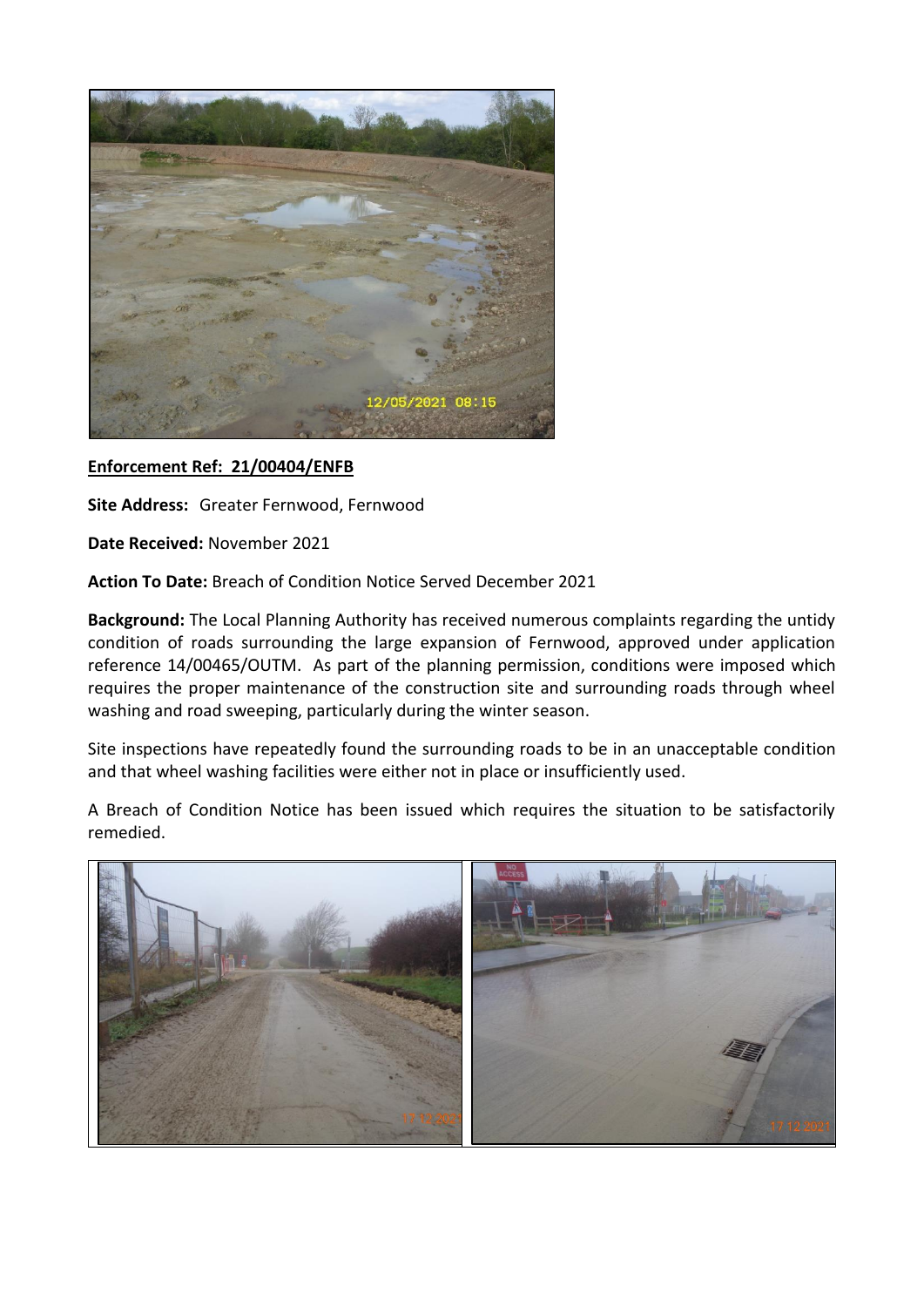# **SCHEDULE C: EXAMPLES OF BREACHES RESOLVED WITHOUT FORMAL ACTION**

## **Enforcement Ref: 18/00218/ENF**

**Site Address:** 20 Appleton Gate, Newark On Trent

**Alleged Breach:** Unauthorised Window Alterations on a historic building

**Date received:** July 2018

**Background:** Planning permission was sought for the installation of UPVC windows on a historic building within the Newark Conservation Area, located in Newark town centre. Despite the application being refused the works had nevertheless taken place. An appeal against the refusal was also dismissed. Officers engaged with the occupier of the premises to agree an alternative design and a period of time in which to remedy the situation. This has now been achieved and windows more appropriate in terms of design and materials are now in place.



# **Enforcement Ref: 21/00164/ENFB**

**Site Address:** Land Off Main Street, Coddington

**Alleged Breach:** Non-compliance with ecological requirements

**Date received:** April 2021

**Background:** Planning permission was granted for 7 new dwellings under reference 18/00799/FUL, on condition that an array of ecological provisions were implemented as part of the scheme. The Local Planning Authority was notified that these had not been provided. Officers corresponded with the developer who promptly secured these provisions promptly and in accordance with the approved ecological reports. These included hedgehog 'highways', bird boxes, bat boxes and other shelters for wildlife; each provision is symbolised on the below drawing, showing the considerable extent and variety of ecological measures that have been secured.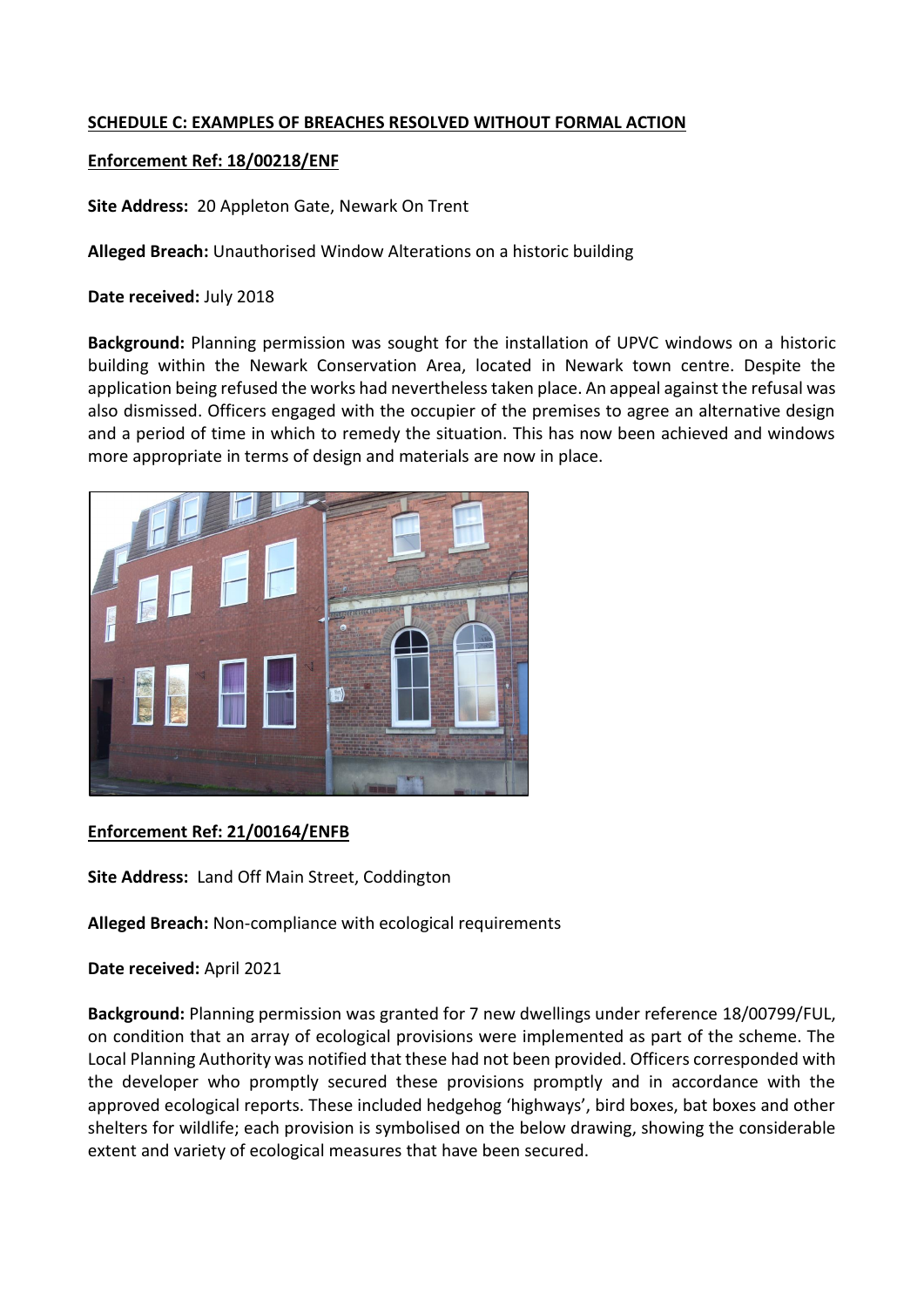

## **SCHEDULE D – NOTICES COMPLIED WITH DURING QUARTER**

## **Enforcement Ref: 17/00437/ENF**

**Site Address:** Post Office Row, Coddington

**Date Received:** October 2017

**Action To Date:** Enforcement Notice Issued

**Background:** An unauthorised side extension was erected on the end-property of a row of historic properties within the Coddington Conservation Area. The property has since been subject of a prolonged application and enforcement process which has now been satisfactorily concluded. A retrospective application was refused in 2018 (18/00267/FUL) and a planning Enforcement Notice requiring the extension to be demolished issued. This Notice was upheld at appeal. The extension has since been subject of a number of planning applications (19/01134/FUL, 21/00767/S73) seeking to secure an alternative design, and an extension to the compliance period due to Covid-19. Further warning letters have been issued and the unauthorised extension has now been removed and a later approved design implemented.



**Before** After